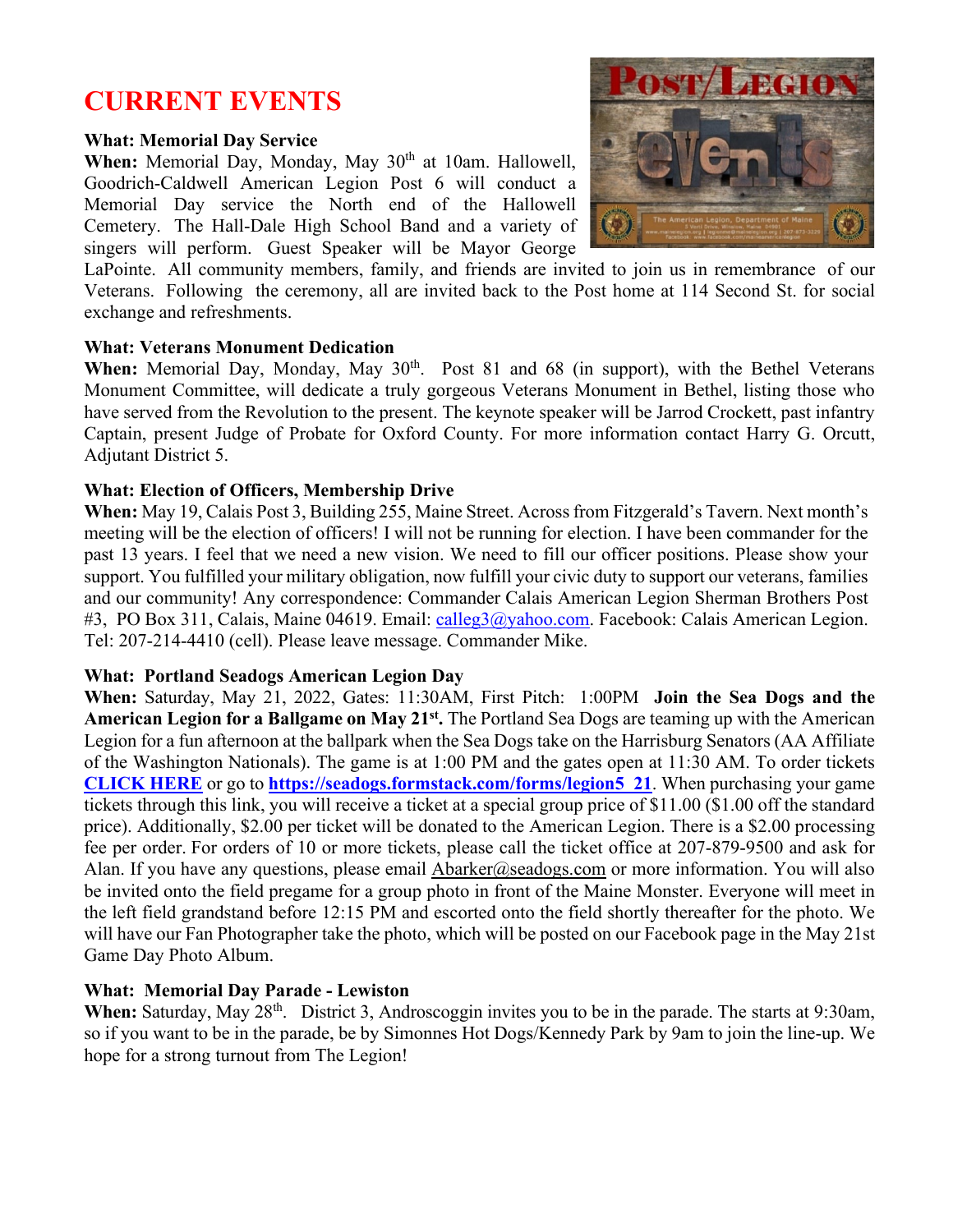## **RECURRING EVENTS**

**Rockland Post 1: Bingo Night:** Every Monday, 6:30 p.m. **Potluck Supper:** Every Friday, doors open at 6 p.m.



(cont.)

**Augusta Post 2: Friday Night: Karaoke and Pizza \$4**, 6:30 p.m. **Saturday Night Dance:** Saturdays, 7 p.m., \$8, live bands.

**Gardiner Post 4: Pool Tournament:** Saturdays at 9 a.m. **Open Juke Box:** Every Wednesday, 4 to 8 p.m. **Scat:** Every Monday, 5:30 p.m.

#### **Waterville Post 5:**

Effective January 1, new meeting dates 1<sup>st</sup> & 3<sup>rd</sup> Saturdays, 9 a.m., 120 Drummond Ave., Waterville

## **Livermore Falls Post 10:**

**Suppers:** Third Saturday each month, 4:30 – 6 p.m. \$7 adults, \$4 students under 12. For local delivery please call 897-5676. Join us for a great meal and bring your friends with you for a fun gathering.

**Caribou Post 15: Texas Hold-Em:** First and third Saturday **Line Dancing:** Every Friday evening.

## **Bath Post 21:**

**Texas Hold-em Tournament:** 2nd and 4th Wednesday, \$35 buy in. Game starts at 6 p.m. Registration open at 5 p.m. Food and drinks available. FMI call 319-4684 or 522-6127

## **Camden Post 30:**

**Veterans Coffee and Chat:** 1st & 3rd Monday of every month, FMI call Jeff Sukeforth 691-2270. **Pancake Breakfast:** 2nd & 4th Sundays, 7:30 a.m. – 9:30 a.m. Blueberry & plain pancakes, scrambled eggs, sausage, biscuits and gravy, coffee, juice for \$8 per person. FMI call Jeff 691-2270.

#### **Thomaston Post 37:**

**Bean Supper:** Third Saturday of each month, 5 – 7 p.m. Go to Facebook Williams-Brazier Post #037 FMI.

## **Winthrop Post 40:**

**Scat 31 Tournament:** Every Monday, 6:30 p.m., Members and guests can sign up. Contact Legion 377-8258.

**Pool League Tournament:** Mondays, 7 p.m., \$8 buy-in. Members and guests can sign-up. (Free pool Saturdays)

**Cribbage Tournament:** Tuesdays, 6 p.m. Food available at the bar. Members and guests can sign-up.  $$5 -$ buy in.

**Texas Hold-Em Poker:** Every Sunday, 2 p.m. \$55 Buy-in. Dinner served at 3 p.m. \$7

**Texas Hold-Em Poker:** First Sunday of month, 2 p.m. \$100 Buy-in.

## **Milo Post 41:**

**Bean Supper:** Second Saturday of the month, 4:30 - 6 p.m.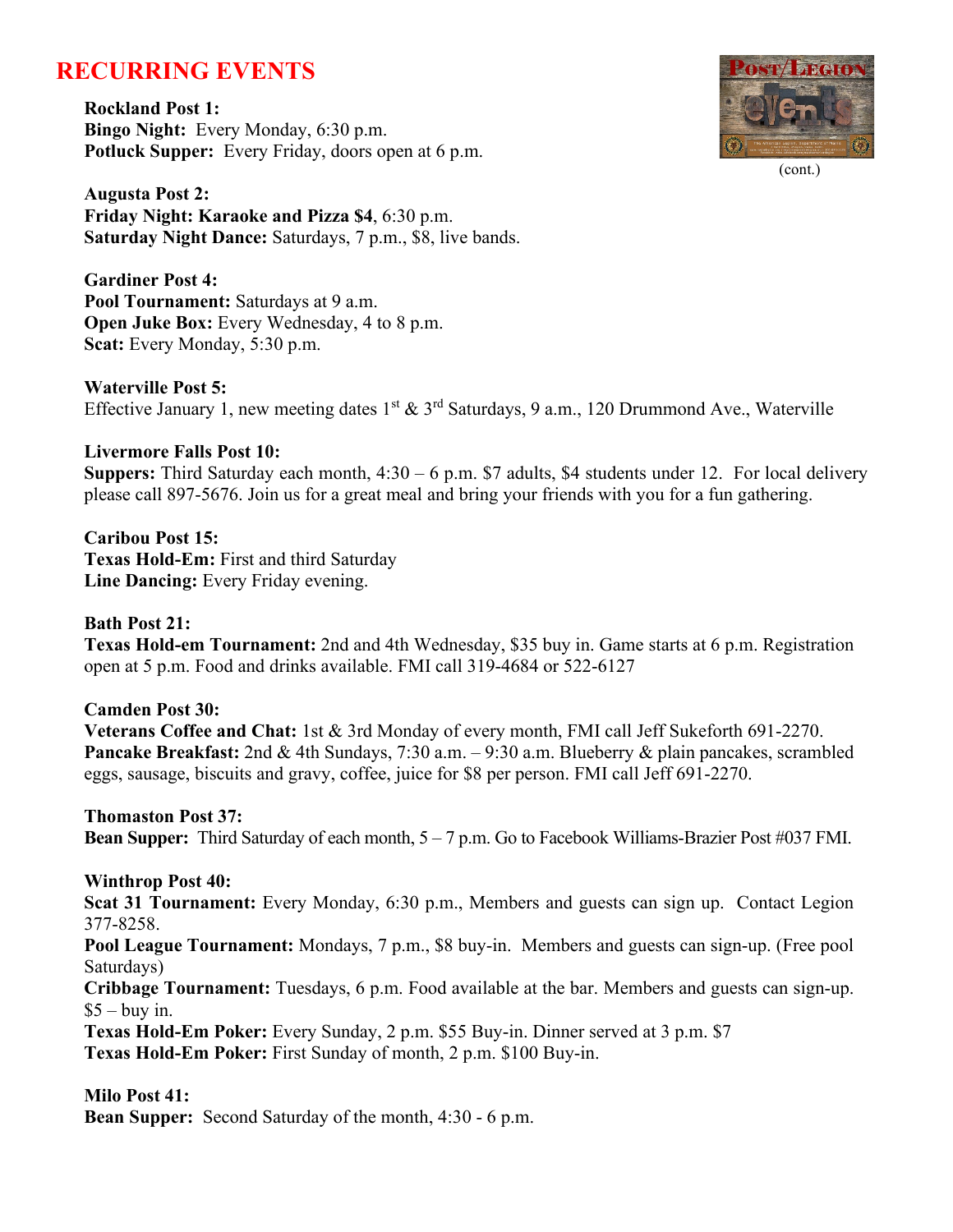## **Damariscotta Post 42:**

**Texas Hold-em Tournament:** Every second Sunday and last Sunday of the month. \$35 Buy-in. Food and drinks are available.

## **Houlton Post 47:**

**Texas Hold-em:** Every second and fourth Saturday, \$30 buy-in. Call for cancellation due to weather 532-9046

## **York Post 56:**

**Fish And Chips:** Every Friday night, 5 - 8 p.m. \$10 for haddock filet, fries, tartar sauce and coleslaw. Onion rings are \$2 extra; sweet potato fries are \$1 extra. Haddock nuggets, fries, tartar sauce, and coleslaw are \$9. Chicken tenders available for \$7.50.

**Cheeseburgers and Fries:** Every Wednesday, 5 – 7 p.m. \$5. (Burgers provided by Seacoast Brothers Butcher Shop)

## **Pembroke Post 59:**

**Bingo:** Every Monday night doors open at 5 p.m., bingo starts at 6:30 p.m. **Baked Bean Supper:** Second Saturday of the month 5 - 6:30 p.m.

## **Bridgton Post 67:**

**Pancake Breakfast:** First Saturday of each month at Bridgton Community Center, 15 Depot St, 8 - 10 a.m. Suggested donation is \$5.

**Maine VA VSO, Becki McGee:** Second Tuesdays, Bridgton Community Center, 9 - noon. Every Thursday, Bridgton Community Center, 9 a.m. 1 p.m.

## **Locke Mills Post 68**

**Friday Night Bingo**: 595 Gore Rd., Locke Mills, ME. Doors open 4:00 p.m., games begin 6:00 p.m. Meals and beverages available. FMI Ray 890-3737.

## **Corinna Post 73**

**Bingo**: Every Saturday night, doors open at 4 p.m., we start calling at 6 p.m. Refreshments served. **Music Jam:** First and fourth Friday of the month, doors open at 4 p.m. and playing starts around 5:30 p.m. Bring an instrument and play or sing or both, or just listen, refreshments served. If able we ask for a \$5 donation, we give \$25 door prize and we have a 50-50 raffle all proceeds to help Veterans.

## **Kennebunk Post 74**

**Pool/Cribbage:** Every Wednesday, 2 – 4 p.m. in the Legion Hall

#### **Scarborough Post 76**

**Free coffee and donuts:** 3rd Wednesday of the month. All Veterans, Scarborough Police, Scarborough Fire, Scarborough Public Works, and Scarborough School bus drivers are welcome to come.

#### **Norway Post 82:**

**Coffee Hour:** Every Tuesday, 9 - 10 a.m. Everything is free. Coffee, many different types of donuts, coffee cake, muffins. Any veteran is invited to come by and enjoy the company of other veterans. **Bingo:** Every Monday at 6:00 PM. Doors open at 4:00 PM.



(cont.)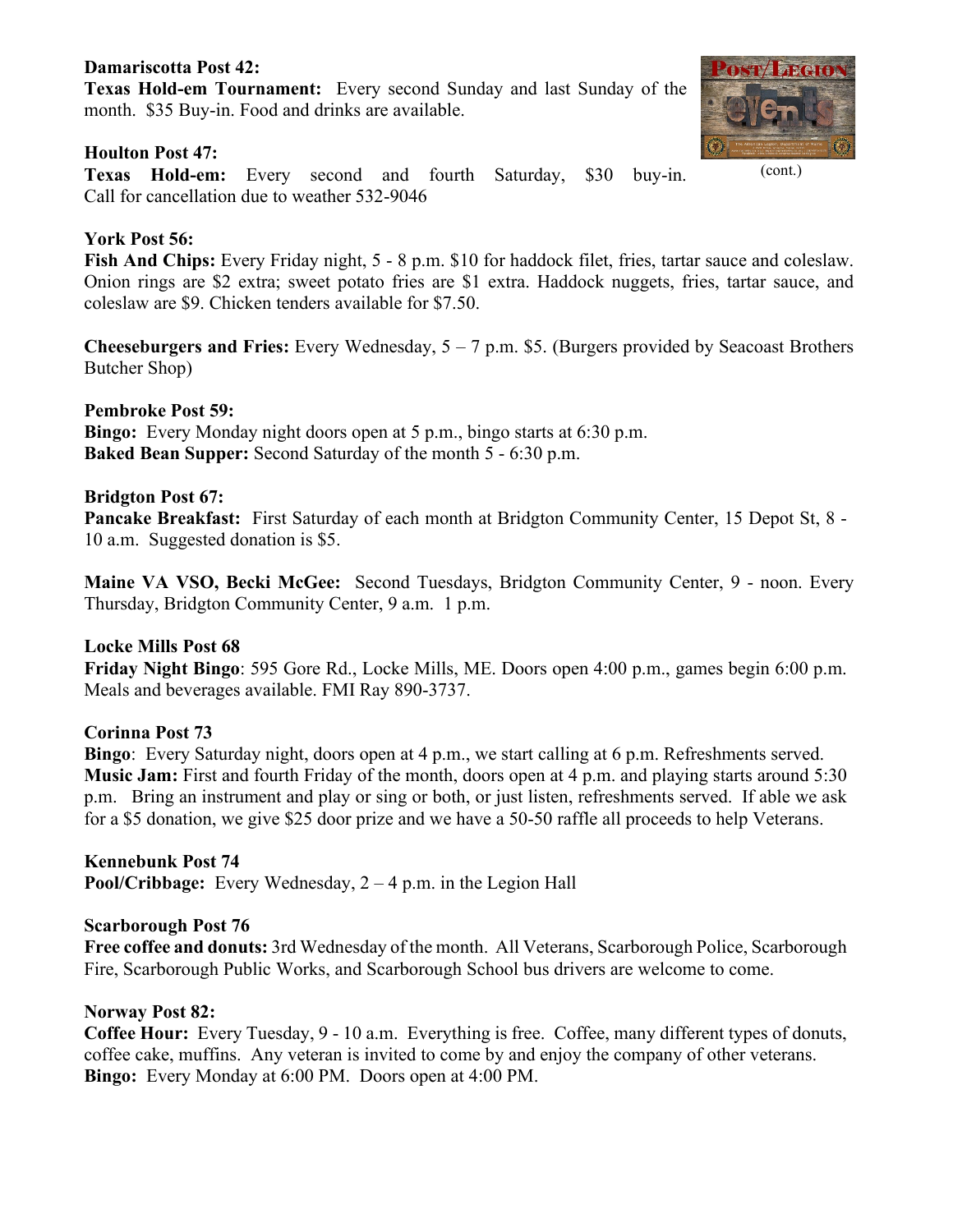## **Gray Post 86**

**Food Collection:** Post 86 and Eagles 4131 are doing an ongoing food collection to assist the Windham Veterans Center. Feel free to donate nonperishable food items and hygiene products daily, we will deliver to Windham on a weekly basis.



## **Dixfield Post 100:**

**Jamboree**: Every Saturday, doors open at 4:30 p.m., supper 5-6 p.m., dancing/ music 6-9 p.m.

## **Newport Post 105:**

**Coffee and Homemade Muffins:** Monday mornings 7 – 11 a.m. \$1 Come read the paper, watch the news or just chat. Members & guests welcome.

**Mars Hill Post 118: Bingo:** Saturday nights, 7 p.m. starting Apr. 6

**Guilford Post 119: Bingo:** 1st and 3rd Sunday of month. Early Bird at 1:30 p.m., Bingo at 2 p.m. Held at Guilford Masonic Hall, 34 Hudson Ave.

**Richmond Post 132: Reg. Meetings:** 2nd & 4th Tuesdays, 7 p.m. **Bingo:** Saturdays, 6 p.m. **Texas Hold-Em:** 3rd Friday, 6:30 p.m.

## **Alfred Post 134:**

**Country-Western Jams:** 2nd and 4th Saturdays of the month (except July), noon to 3:30 p.m. Donations welcome, food and drink available.

**Sabattus Post 135: Dart Tournament:** Every other Monday starting Sept. 19. **Cribbage Tournament:** Tuesday, Sabattus Post 135. **Fridays Nights DJ:** Come dance the night away with our new DJ.

## **Windham Post 148:**

**Vet Drop-in Coffee:**Every Wednesday, 9 -11 a.m. at the Windham Veterans Center. Free coffee and donuts. Post is also collecting non-perishable food weekly on Wednesdays for the Portland VETCEN Homeless vet program. **Bingo:** Every Tuesday May thru October, Windham Veterans Center, 4 p.m. doors open **Food for Homeless Vets:** Each Wednesday, collection of non-perishable for the Portland VET Center. (Delivered each Thursday at noon)

**Waldoboro Post 149: Bingo**: Every Saturday, 6:30 p.m.

## **Naples Post 155:**

**Bingo:** Every Wednesday, Apr. 17 – Sept. 24. **Meatroll:** Every other Friday beginning Feb. 1, **Fish Fry:** Every other Friday beginning Jan. 1. **Breakfast:** Each Sunday 8 – 10 a.m. following the Fish Fry.



(cont.)